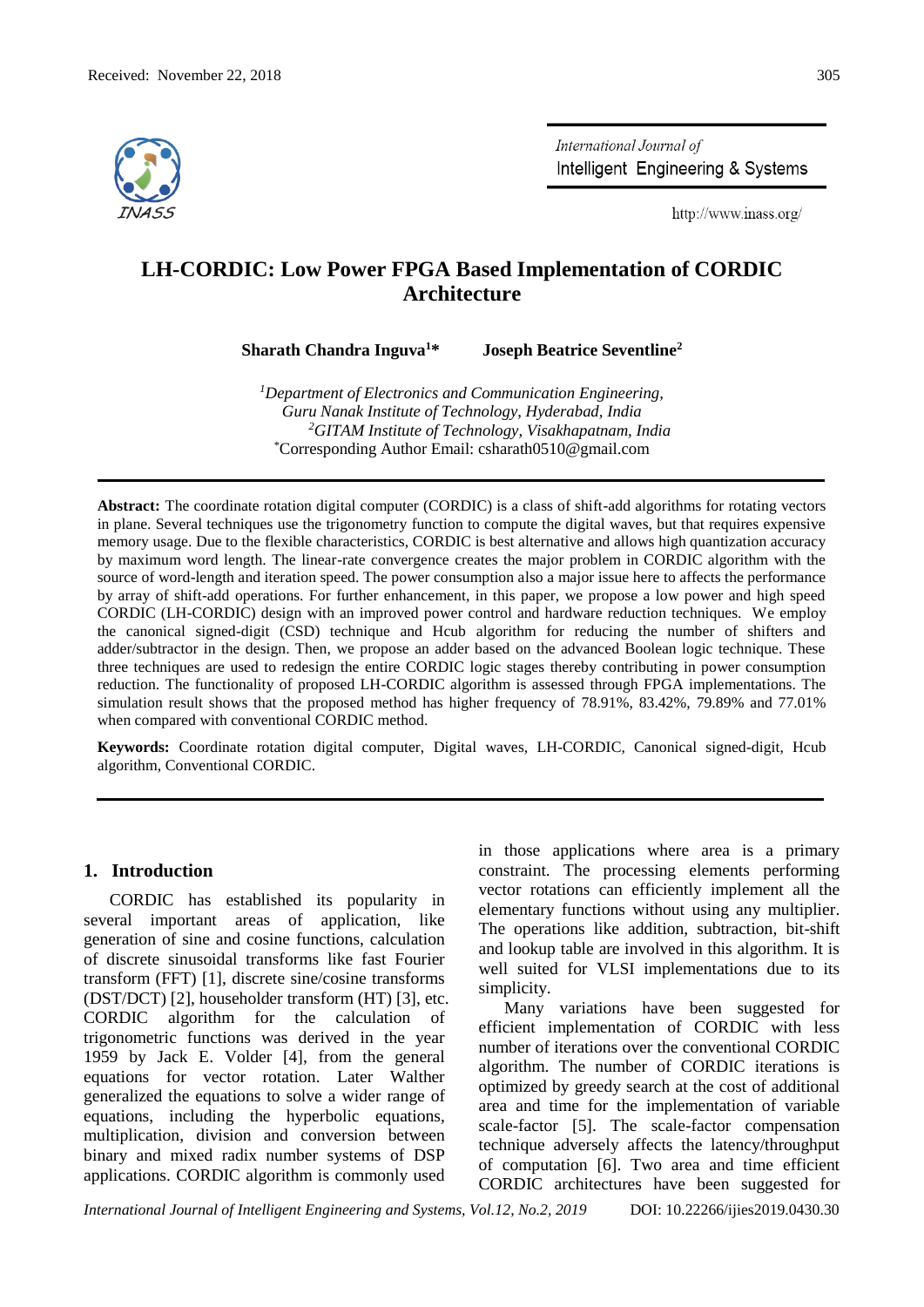involve constant scale-factor multiplication for adequate range of convergence (RoC) [7]. In realtime digital control systems such as intelligent robot control system, it is essential to perform a large amount of computation at high speed because the robot must respond quickly to the environmental movement. The robotic system's applications require a real-time operation to interface speed constraints is one of the major trends in current robotic research. It is essential to perform a large amount of computation at high speed because the robot must respond quickly to the environmental movement [8]. Most of the robotic system's applications require a real-time operation to interface speed constraints. There are also scenarios where area and power efficient solutions are valuable.

CORDIC algorithm is an iterative algorithm, which can be used for computation of trigonometric functions, multiplication and division [9]. The CORDIC is very simple and iterative convergence algorithm that reduces complex multiplication, greatly simplifying overall hardware complexity. This serves as an attractive option to system designers as they continue to face the challenges of balancing aggressive cost and power targets with increased performance required in next generation signal processing solutions. The basic principles underlying the CORDIC based computation and present its iterative algorithm for different operating modes and planar coordinate system [10]. This algorithm attracts more and more attention in elementary function evaluation and signal processing applications. A backward angle recoding (BAR) method [11] used to eliminate redundant CORDIC elementary rotations and hence expedite the CORDIC rotation computation. The linear, circular, and hyperbolic CORDIC rotations, the use of BAR guarantees more than 50% reduction of elementary CORDIC rotations provided the scaling factor needs not be kept constant. An on-line CORDIC algorithm with a constant scale factor and latency independent design has been derived through the extension of derivative simplified metrics [12]. Angle quantization (AQ) [13] is used as a design index for vector rotational operation, where the rotational angle with a unified design framework for cost-effective low-latency rotational algorithms and architectures. A special rotational CORDIC processor [14] operated in the circular coordinate system with an unlimited angular convergence range. The algorithm adaptively selects the appropriate iteration steps and thus converges to the target angle executing a minimum number of iterations. A mixed-scaling-rotation CORDIC performance.

In this paper, a low power and high speed CORDIC (LH-CORDIC) design is proposed with an improved power control and hardware reduction techniques. The main objective of proposed LH-CORDIC is used to achieve a high speed or low latency VLSI architecture for CORDIC algorithm. In the design, for reducing the number of shifters and adder/subtractor we employ the CSD technique and the Hcub algorithm. Also, based on the advanced Boolean logic technique an adder is proposed. The remainder of this paper is organized as follows. Section 2 describes the survey of recent works related to our contributions. Section 3 introduces the problem methodology and system model of proposed LH-CORDIC algorithm. Section 4 illustrates the detailed working function of proposed LH-CORDIC algorithm with proper mathematical model. The results and performance analysis are discussed in Section 5. Finally, the paper concludes in Section 6.

## **2. Related works: A brief review**

Banerjee et al. [16] have presented a pipelined architecture using CORDIC for realization of transform domain equalizer. The running DFT was employed as the transform and CORDIC was used for realization of running DFT. Pipelining was applied throughout the architecture, thus limiting the critical path delay to the propagation delay of a single 16 bit adder for 16 bit arithmetic. Madheswaran et al. [17] have presented an improved direct digital synthesizer (DDS) using the hybrid wave pipelining (HWP) technique and CORDIC algorithm for software defined radio (SDR). The HWP can be used to speed up the circuits without insertion of storage elements. The CORDIC algorithm used for phase-to-amplitude conversion using dynamic transformation rather than read only memory (ROM) static addressing.

Huang et al. [18] have introduced a CORDIC based fast radix-2 algorithm for computation of DCT. The introduced algorithm has some distinguish advantages, such as Cooley-Tukey FFT like regular data flow, uniform post-scaling factor, in-place computation and arithmetic-sequence rotation angles. Lakshmi et al. [19] have addressed an area and computation delay in rotational CORDIC. Reduction in area and computation delay was achieved by halving the number of iterations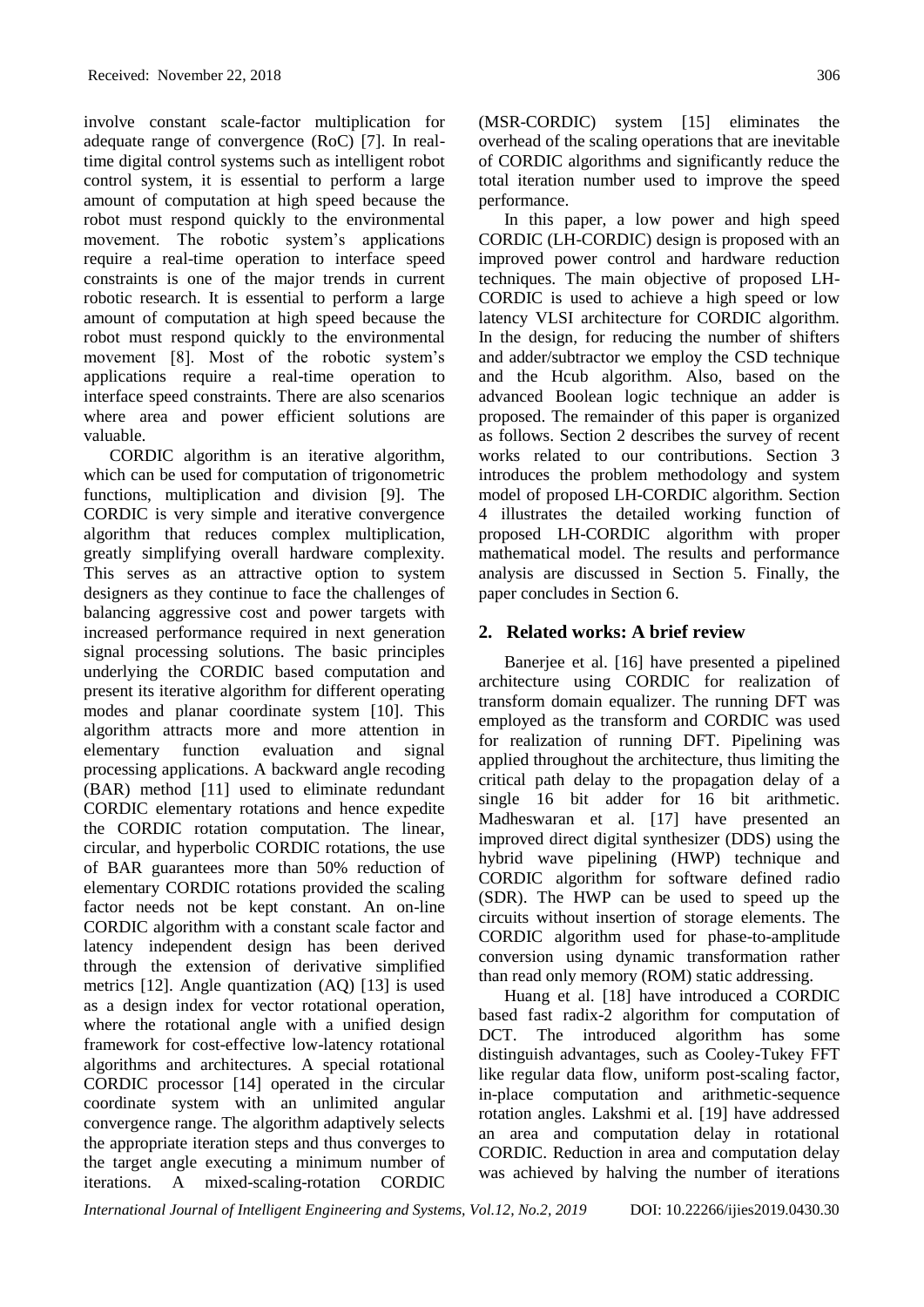and pre-computing all the direction of rotations. The latency and area of the presented architecture was computed in terms of full adder delay and full adder area, so that, these architectures can be implemented using any technology by the selection of appropriate logic style for full adder.

Huang et al. [20] have presented CORDIC based fast algorithm for power-of-two point DCT, and develop its corresponding efficient VLSI implementation. Zhang et al. [21] have introduced a hybrid CORDIC algorithm based on phase rotation estimation applied in numerical controlled oscillator (NCO). Through estimating the direction of part phase rotation, the algorithm reduces part phase rotation and add-subtract unit, so that it decreases delay. The results indicated that the improvement over traditional CORDIC algorithm achieved in terms of ease of computation, resource utilization, and computing speed/delay while maintaining the precision.

Moroz et al. [22] have proposed the theoretical bases and practical pipelined FPGA implementation of a hybrid scaling-free CORDIC algorithm. Logical combination of three construction elements of modern FPGAs which were LUT, simple scalingfree CORDIC stages, and multipliers allowed a considerable improvement of calculation efficiency of sine and cosine functions without the loss of accuracy. The implementation is performed in Altera Stratix3 FPGA (EP3SL340F1517C2) using Quartus II version 9.0 shows that the hybrid FPGA architecture significantly reduces latency (42% reduction) with a small area overhead, compared to the conventional version. Bhairannawa et al. [23] proposed a fingerprint-based biometric system using optimized 5/3 DWT architecture and modified CORDIC-based FFT.

Lin et al. [24] have introduced an accelerometerbased sensing system for accurate head position monitoring was developed and realized. CORDIC based tilting sensing algorithm was realized in the system to quickly and accurately convert accelerometer raw data into the desired head position tilting angles. An efficient error detection schemes for Cascaded Single-rotation CORDIC was introduced by Ramadoss et al. [29] that negligibly hamper the architectures performance. To detect both permanent and transient faults, the authors introduced signature-based schemes for this CORDIC variant. Additionally, to other variants of CORDIC the authors present such applied schemes. Through error simulations and FPGA implementations the presented technique effectiveness was assigned.

 Yang et al. [25] have proposed a phase frequency detector (PFD) based CORDIC algorithm for a biaxial resonant micro accelerometer. A conventional digital closed-loop self oscillation system based on the CORDIC algorithm was implemented and simulated using Simulink software to verify the system performance. Therefore, digital, closed-loop self-oscillation using the PFD-based CORDIC algorithm was designed to further optimize the system performance. The system experimental results show the PFD-based CORDIC improves the bias stability of the resonant micro accelerometer by more than 5.320 times compared to the conventional system.

## **3. Problem methodology and system model**

## **3.1 Problem methodology**

Garrido et al. [26] presented the CORDIC II algorithm that substitutes the CORDIC microrotation by a new angle set. Their new approach involves three new types of rotators: friend angles, USR CORDIC and nano-rotations. By using their proposed micro-rotations, they confirmed that the CORDIC II requires the minimum number of adders among CORDIC algorithms so far. Even though, more merits are there in their new design we have observed that it can be enhanced in terms of architecture by using advanced techniques. The major areas we have to concentrate in order to make the whole design power efficient are architecture of the friend angles (5 Adder, 7 MUX and 9 Shifter) and Nano-rotator (4 Adder, 8 Mux and 5 Shifter).

Usually, CORDIC algorithms are achieved best in software implementations. A rule of thumb in scalar software implementations is that if a hardware multiplier is available, it should be used. Through series expansions, the trigonometric functions can be conveniently and efficiently computed. However, in many cases the CORDIC algorithms is affected by hardware cost and power consumption problems. Moreover, many practical CORDIC implementations are based on bit serial binary arithmetic's, because bit parallel operations and iterative implementations require very less hardware cost. However, it is affected by a power consumption problem.

From the literature [16-26], much hardware has been presented for CORDIC algorithms. However, the existing techniques exhibits several limitations like hardware cost and power consumption issues. To overcome the above drawbacks, in this paper a low power and high speed CORDIC (LH-CORDIC) design is proposed for an improved power control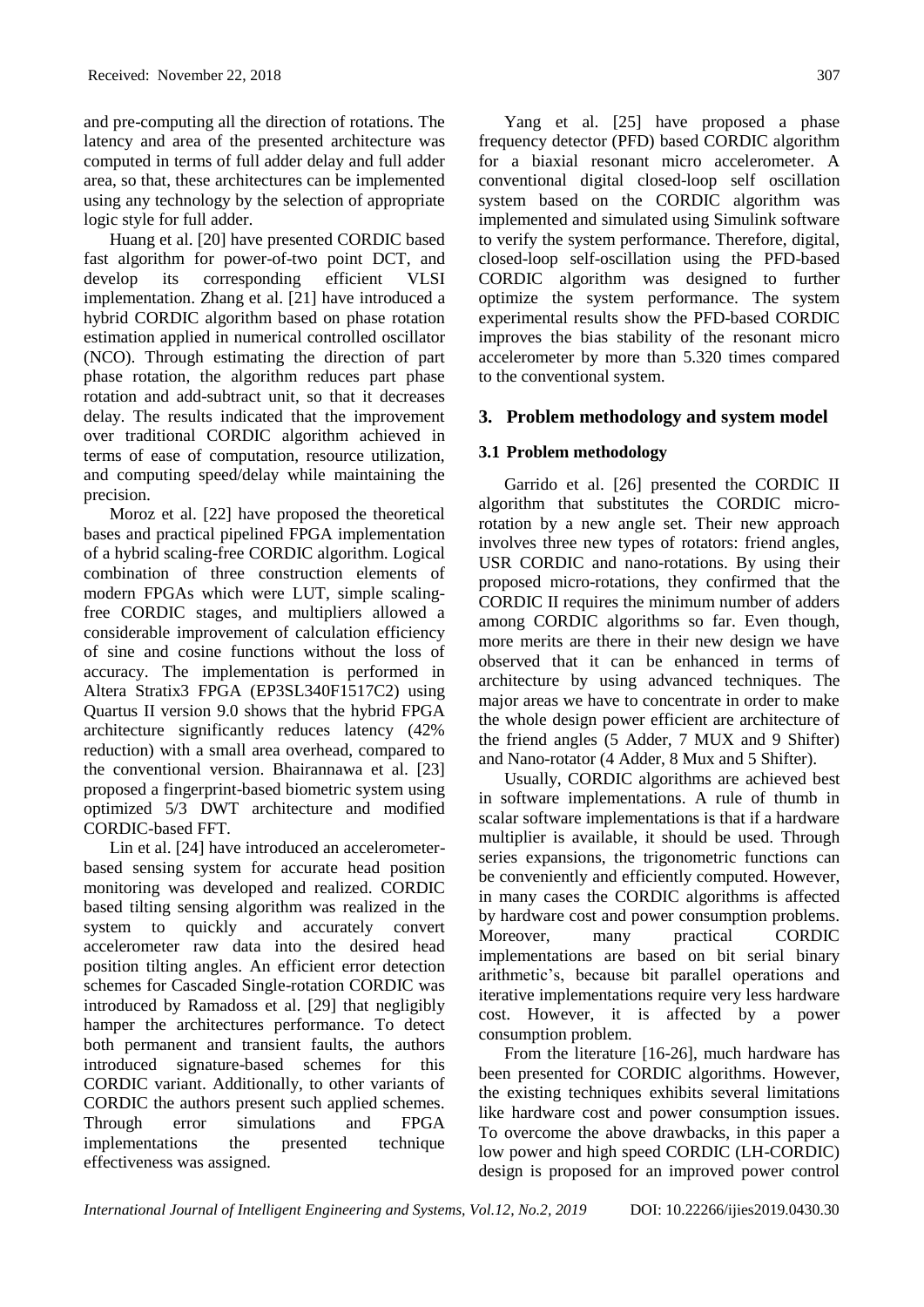and hardware reduction techniques. The main objective of proposed LH-CORDIC as follows:

- The canonical signed-digit (CSD) technique and Hcub algorithm are used to reduce the number of shifts in LH-CORDIC design.
- The adders are designed by the advanced Boolean logic (ABL) technique, merges the two binary adders into one, which allows component sharing, particularly in the preprocessing and the sum-computation stages.
- These three techniques are used to redesign the entire CORDIC logic stages in [26] thereby contributing in power consumption reduction and throughput enhancement.
- The proposed LH-CORDIC design is implemented in Xilinx with four FPGA families and their performance is compared with the existing CORDIC design [28].

#### **3.2 System model of LH-CORDIC design**

CORDIC arithmetic could speed up the iterations and have a higher precision than before. It is an iterative algorithm for the calculation of the rotation of a two-dimensional vector in linear, circular and hyperbolic coordinate systems. Each system has two ways to be done which are the rotation mode and the vectoring mode. Consider a vector  $A(x_i, y_i)$  is rotating via a sequence of elementary angles whose algebraic sum approximates the desired rotation angle *θ* to get another vector *B*  $(x_i - y_i)$  and the relationship represents as,

$$
x_j = \Re \cos(\theta + \beta) = x_i \cos \theta - y_i \sin \theta
$$
  

$$
y_j = \Re \sin(\theta + \beta) = x_i \sin \theta - y_i \cos \theta
$$
 (1)

Where,  $\mathcal{R}$  is radius of circle and the corresponding matrix format as follows;

$$
\begin{bmatrix} x_j \\ y_j \end{bmatrix} = \begin{bmatrix} \cos \theta & -\sin \theta \\ \sin \theta & \cos \theta \end{bmatrix} \begin{bmatrix} x_i \\ y_i \end{bmatrix}
$$
 (2)

The simplified format as,

$$
\begin{bmatrix} x_j \\ y_j \end{bmatrix} = \cos \theta \begin{bmatrix} 1 & -\tan \theta \\ \tan \theta & 1 \end{bmatrix} \begin{bmatrix} x_i \\ y_i \end{bmatrix} \tag{3}
$$

Then hypothesize to use an iterative method; the desired rotation angle *θ* can be got after several rotations.

$$
\begin{bmatrix} x_{nj+1} \\ y_{nj+1} \end{bmatrix} = \cos \theta_{nj} \begin{bmatrix} 1 & -\tan \theta_{nj} \\ \tan \theta_{nj} & 1 \end{bmatrix} \begin{bmatrix} x_{ni} \\ y_{ni} \end{bmatrix}
$$
 (4)

Where  $\theta_{nj} = \arctan 2^{-nj}$  and the hypothesizes that to provides the relationship between  $\theta_{nj}$  and  $\theta$ represents,

$$
\sum_{nj=0}^{\infty} \chi_{nj} \theta_{nj} = \theta \tag{5}
$$

Where  $\chi_{nj}$  represents sign function. Then rotated angle denotes as,

$$
R_n = \theta - \sum_{a=0}^{n} \chi_a \theta_a \tag{6}
$$

If  $\chi_{nj}$  is 1, and  $R_n \leq 0$  means rotator perform in correct sequence, otherwise rotate in inverted sequence. After *N* time rotation, it gets the general notation as follows;

$$
\begin{bmatrix} x_j \\ y_j \end{bmatrix} = \prod_{n=0}^{N} \cos \theta_{nj} \begin{bmatrix} 1 & -\chi_{nj} 2^{-1} \\ \chi_{nj} 2^{-1} & 1 \end{bmatrix} \begin{bmatrix} x_i \\ y_i \end{bmatrix} \tag{7}
$$

CORDIC rotator rotates the input vector through whatever angle is necessary to align the result vector with the x-axis. The result of the vectoring operation is a rotation angle and the scaled magnitude of the original vector. The vectoring function works by seeking to minimize the *y* component of the residual vector at each rotation. The sign of the residual *y* component is used to determine which direction to rotate next. If the angle accumulator is initialized with zero, it will contain the traversed angle at the end of the iterations.

The CDS derives the quantization process on the rotational angle, *θ*, directly and decompose the original rotational angle into several sub-angles, *θs*. Then, try to sum up those sub-angles to approximate the original angle as close as possible; and try to minimize the angle quantization error.

$$
\varepsilon_e = \theta - \sum_{i=0}^{N_A - 1} \theta_i \tag{8}
$$

Where *N<sup>A</sup>* denotes the number of sub-angles. Each rotation module is dedicated to performing a particular rotation of sub-angle and the rotation can be accomplished by cascading these rotation modules. The quantization process is described in Fig. 1.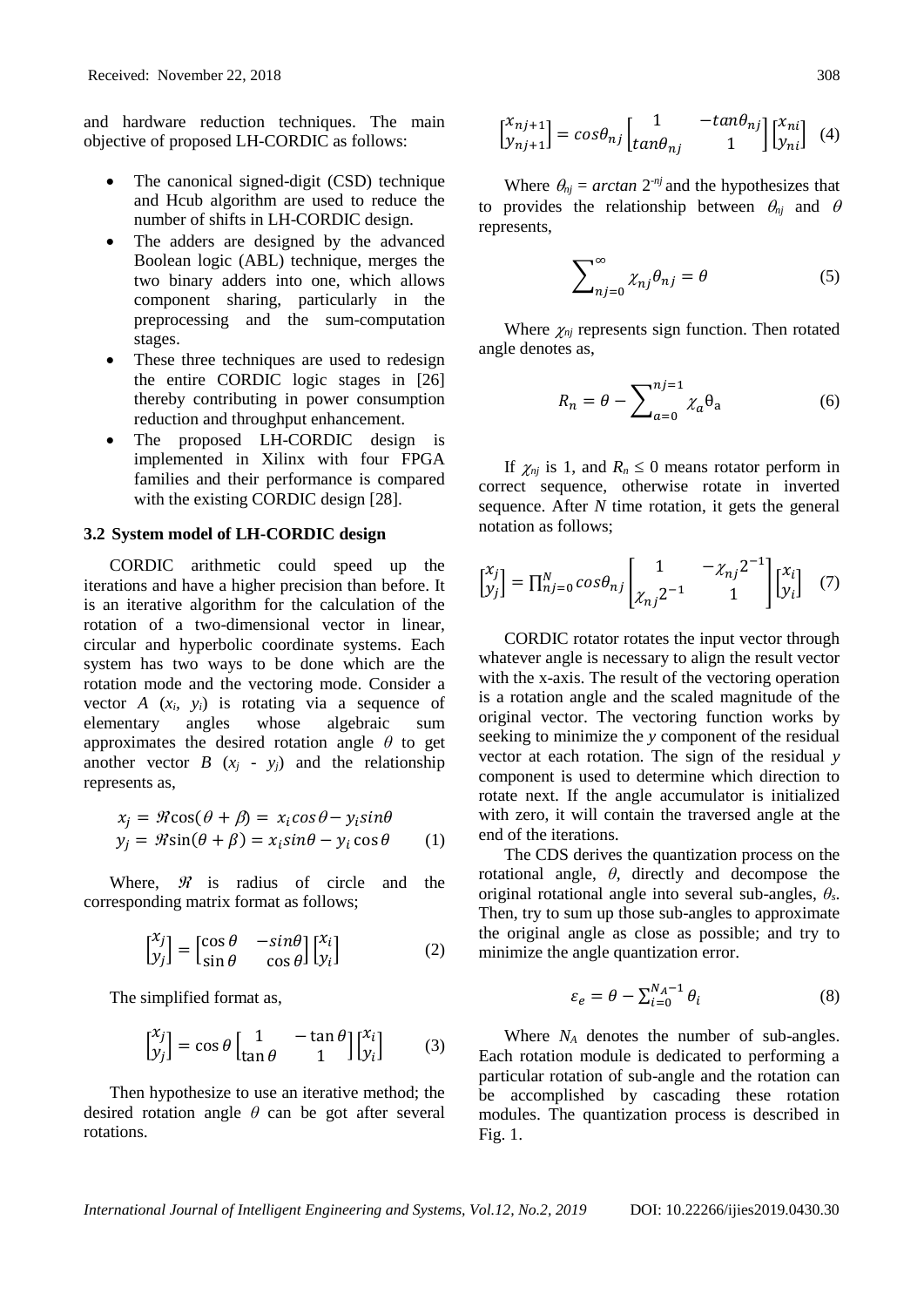

Figure.1 Quantization process: (a) angle quantization and (b) with error notation



Figure.2 System model of CORDIC II algorithm



Figure.3 Stages in CORDIC II algorithm

CORDIC II algorithm consists of several rotation stages connected in series. Each rotation stage can be characterized by an input range  $[-\alpha_{in}]$ ,  $\alpha_{in}$ ] and an output range  $[-\alpha_{o}, \alpha_{o}]$ . In general, a rotation stage may include any number of rotation angles. Each input is rotated by one of these angles and N-rotator as a rotator with N different angles to choose from. The system model of CORDIC II algorithm is shown in Fig. 2 and the stages of CORDIC II algorithm is shown in Fig. 3.

The proposed CSD based shifter, ABL based adder is utilized in CORDIC II algorithm instead of conventional shift/addition, and it consists of six rotation stages in pipeline that use the angle sets describes in [26].

## **4. Low power and high speed CORDIC (LH-CORDIC)**

In this section, first we describe the CSD, Hcub and ABL techniques for logic reduction in complex architecture. Second, the logic reduced design is applied to the CORDIC II algorithm to make design as hardware efficient and low power.

#### **4.1 Hcub algorithm**

Hcub algorithm is a multiple constant multiplier (MCM) algorithm. It is used to generate multiplier block from a set of constants. This method is used to reduce the addition, subtraction and shifting operations. The Hcub algorithm has the advantage that it is not limited by the constant bit widths [27].

In our research, the Hcub algorithm reduces the shift operation required for the multiplication operation. Initially, the benefit function  $(b(r, S, T))$ is defined to build the Hcub (cumulative benefit), to quantify what extent adding a successor to the ready set enhances the distance to fixed, which is computed as follows.

$$
b(r, S, T) = dist(r, T) - dist(r + S, T) \tag{9}
$$

Where, the successor is *S*, the ready set is denoted as *r* and the target is denoted as *T*. To enable joint optimization of all targets, about the benefit function the key observation is the different target (*T*) benefits summed. The Hcub is defined as follows.

$$
Hcub(r, s, t) = \arg max_{S \in S} (\sum_{T \in t} b'(r, S, T))
$$
 (10)

With respect to all targets in t instead of taking the maximum, the cumulative benefit heuristic adds the weight benefits. Thereby reducing the addition, subtraction and shifting operations.

### **4.2 Canonical signed-digit (CSD) based shifter modules**

In general, the shifters defines the critical path can be calculated as  $[log_2 n]$ , where *n* is the number of non-zeros present within the coefficients. The idea behind the reconfigurable constant multiplier is to consider the condition while the maximum possible numbers of non-zeros occur for a coefficient. Hence, it can be concluded that reduction in the non-zeros ensures reduction in the number of adders as well as the number of addition operations in a chain. Canonical signed digit (CSD) number representation of the coefficients reduces the non-zeros by great extent than that of the binary number representation. More non-zeros in each of the coefficient requires increasing number of shifters for summing up the partial products and more numbers of shifters in a chain for the same. In this work, the CSD representation of the coefficient instead of binary representation used, which reduces the number of non-zeros by more than 50%. The optimization of non-zeros in the coefficients by converting coefficient represented in the signed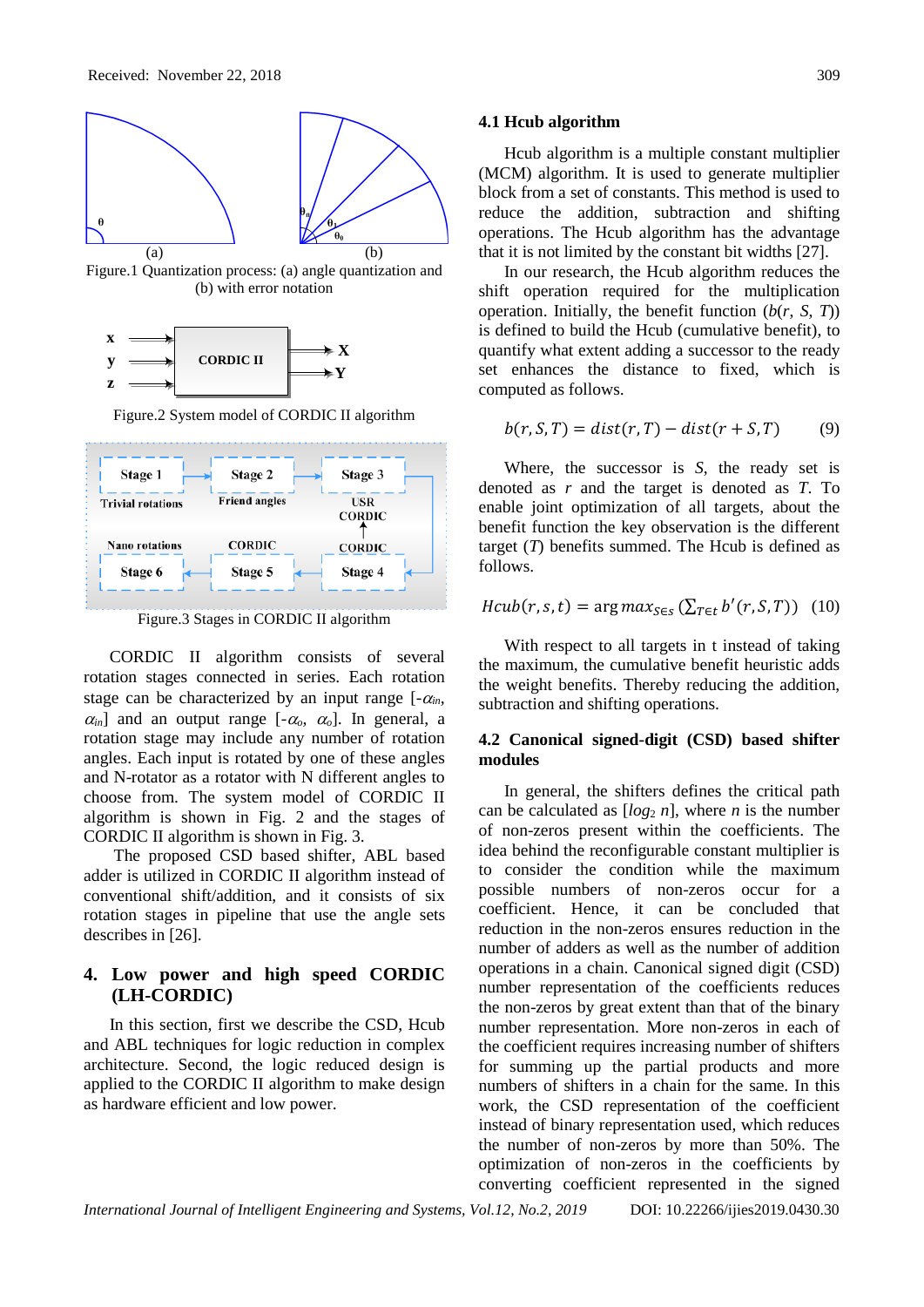binary form to the CSD representation on the hardware itself. The general steps for conversion of binary to CSD are given as follows:

- 1. Check consecutive number of 1's in the binary sequence.
- 2. Replace the '0' before the first '1' in the sequence with '+' or '1'.
- 3. Replace the last '1' in the sequence with  $\neg$ '-'.

If binary representation of a number is used for multiplications then during partial product production each '1' in the multiplier corresponds to a shift and add operation of the multiplicand and '0' represents a shift operation only. But in case of CSD representation the number of non-zero elements in the sequence is less hence the need for shifter can be reduced at the cost of extra subtractions.

### **4.3 Adder using advanced Boolean logic (ABL) technique**

The advanced Boolean logic (ABL) technique structure merges two binary adder structures and maximizes sharing of components. This merger permits shorter cell-interconnects, which reduce unwanted hardware/cell usage. Generally, use two different n-bit binary adders; one to compute  $A + B$ and one to compute  $A + B - m$ . Input, output, and internal sub-module interconnections were routed in two distant groups, where each group dealt with one adder. The ABL based adder can be defined as,

$$
S = (M + N)_{i_2} \tag{11}
$$

where  $i_2 = (2^n + j)$ ;  $3 \le J \le 2^{n-1}$ ;  $M, N \in [0, i_2 - 1]$ Eqn. (9) rewritten as follows:

$$
S = \begin{cases} M + N; & if M + N < i_2 \\ M + N - (2^n + j); & if M + N \ge i_2 \end{cases}
$$
 (12)

Where  $S < i_2 < 2^{n+1}$ 

Also observe that  $-(2^n + J)_2^{n+1} = (2^{n+1} - (2^n +$  $J$  $(y)$ <sub>2</sub><sup>*n*+1</sup> = (2<sup>*n*</sup> - *J*)<sub>2</sub><sup>*n*+1</sup> to get results as,

$$
S = \begin{cases} (M+N)_{2^{n+1}}; & \text{if } C_0 = 0\\ (M+N-\hat{J})_{2^{n+1}}; & \text{if } C_0 = 1 \end{cases}
$$
 (13)

Where  $\hat{J} = 2^n - J$  and  $C_0$  is the output carry. Since *M* and *N* are integers that belong to the range  $[0, i_2 = 2^n - J]$ , the binary representations of *M*, *N* and  $\hat{J}$  are expressed in  $(q + 1)$  bits each.

$$
M' \to m'_q m'_{q-1,...} m'_1 m'_0 + N'
$$
  
\n
$$
\to n'_q n'_{q-1,...} n'_1 n'_0
$$
 (14)

Table 1 Trivial rotation stage

| Angle            | <b>Coefficients</b> | S1 | S <sub>2</sub> | S <sub>3</sub> | S4 | Output   |
|------------------|---------------------|----|----------------|----------------|----|----------|
| 0 <sup>0</sup>   |                     |    |                |                |    | x, y     |
| $90^{0}$         |                     |    |                |                |    | $-y, x$  |
| $180^{0}$        |                     |    |                |                |    | $-x, -y$ |
| 270 <sup>0</sup> |                     |    |                |                |    |          |



Figure. 4 Trivial rotation module

$$
m'_{i} = \begin{cases} m_{i} \oplus n_{i}; & if j = 0 \\ m_{i} \otimes n_{i}; & if j = 1 \end{cases}
$$
 (15)

$$
n'_{i} = \begin{cases} m_{i} \wedge n_{i}; & if j = 0 \\ m_{i} \vee n_{i}; & if j = 1 \end{cases}
$$
 (16)

$$
h_i = m_i + n_i \text{ and } h'_i = m'_i + n'_i \tag{17}
$$

#### **4.4 CORDIC II algorithm**

#### **4.4.1. Stage 1: trivial rotation**

The first stage of CORDIC II algorithm uses trivial rotations. It computes the  $\pm 180^{\circ}$  and  $\pm 90^{\circ}$  of trivial rotations by arrange the input and output notation by the range of  $\pm 45^{\circ}$ . Table 1 shows the details about the trivial rotation stage. S1, S2, S3 and S4 are the selector input for the multiplexers. The coefficient for the trivial rotation stage is given in Table 1.

Fig. 4 shows the trivial rotator hardware structure and it consists of two negators (adders) and 2:1 multiplexers.

## **4.4.2. Stage 2: friend angles**

We use Canonical Signed Digit (CSD) based shifter and Hcub algorithm for the friend angle stage. The number of adders required for multiplication is reduced by the CSD concept. The Hcub algorithm reduces the shift operation required for the multiplication operation. Here we use an ABL based adder for merging two binary adders. The friend angle hardware structure for CORDIC II architecture is shown in Fig. 5.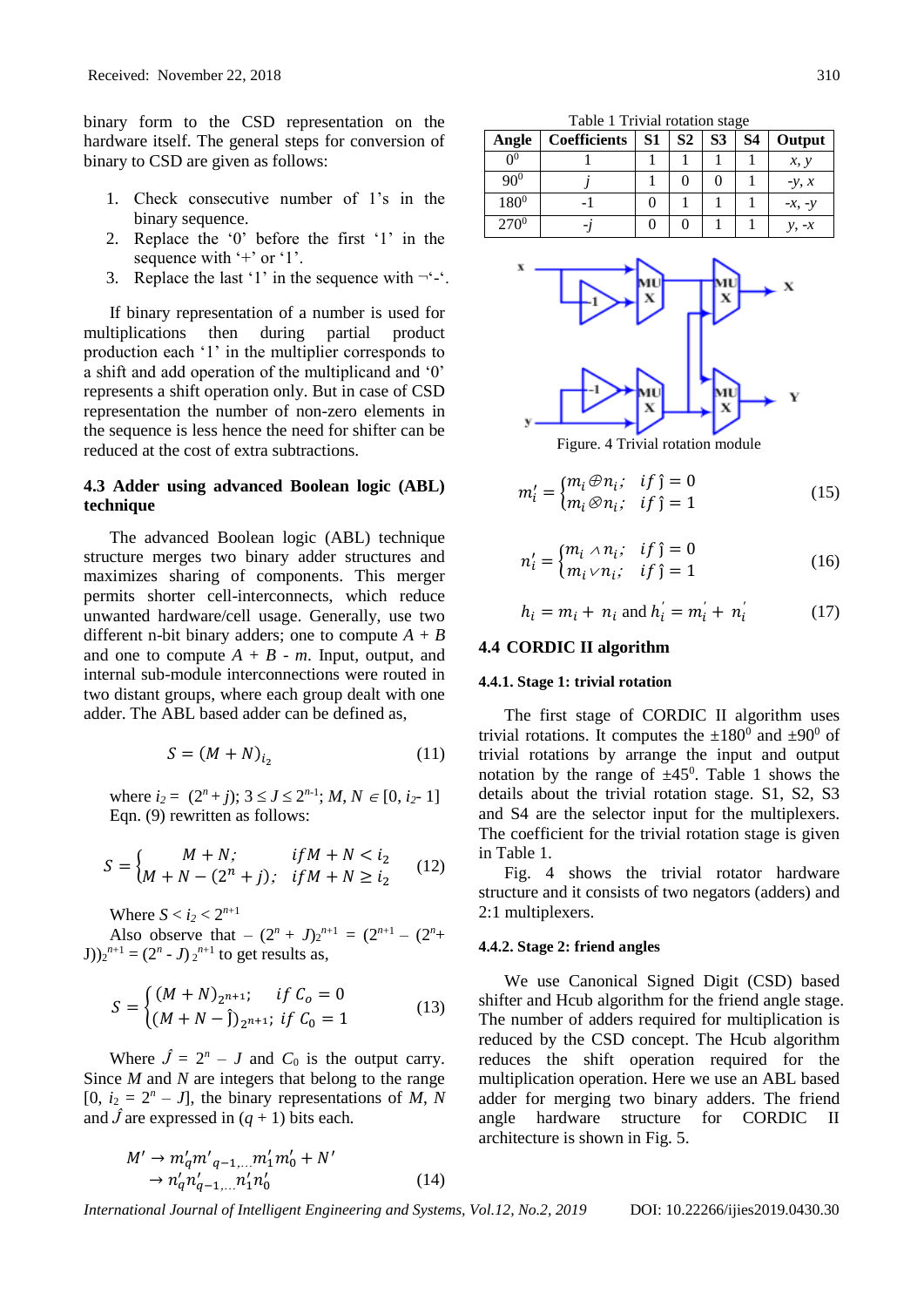

Figure. 5 Friend angle modules



The second stage provides the friend angles with the normalized scale factor of constant term as

$$
R_{norm} = \frac{R}{2^{\lfloor \log_2^R \rfloor}}\tag{18}
$$

The friend angle is derived by kernel of [25, 24  $+$   $j7$ ,  $20 + j15$ ] with the scale factor coefficient is written as  $25^2 = 24^2 + 7^2 = 20^2 + 15^2$ . The friend angles that correspond to the coefficients are 0◦, 16.260∘, 36.870∘, with normalized scaling  $R_{norm}$  = 1.563. By using the CSD, Hcub algorithm and ABL based adder our proposed friend angle module have 1 shifter, 2 multiplexer and 2 adder/subtractor less than the conventional CORDIC II architecture.

#### **4.4.3. Stage 3: USR CORDIC**

follows

The third stage is USR CORDIC that use the kernel as  $[129, 128 + j16]$  to reduce the remaining angle to  $\pm 3.563^{\circ}$ .

Fig. 6 shows the USR CORDIC stage hardware structure and it consists of two adders and two 2:1 multiplexers.

#### **4.4.4. Stage 4, 5: CORDIC**

The fourth and fifth stages of the CORDIC II use conventional CORDIC rotations by 1.790◦ and 0.895◦.

### **4.4.5. Stage 6: nano- rotations**

The sixth stage is nano-rotations use the kernel as  $P_J = 512 + iJ$ ;  $J = 0, 1,...8$ . The alternative rotation angles represent  $\alpha_j = J$ . 0.112<sup>0</sup> and remaining angle is  $\pm 0.056^{\circ}$ .

Fig. 7 shows the nano-rotation stage hardware structure.

#### **5. Experimental results and discussions**

In this section, for four families of Xilinx FPGAs we implement the proposed design and discuss the results of the overhead assessment. For the original CORDIC designs the analysis is performed and using Xilinx ISE 14.5 for Virtex-4 (XC4VSX35-10FF668), Artix-7 (XC7A100T-2CSG324), Virtex-5 (XC5VLX20T-2FF323) and Spartan-3A-DSP (XC3SD1800A-4FG676) the structures of proposed error detection is designed. As shown in Figs. 8 to 10 the overheads are benchmarked. In seven rotation modules the designs are divided and in each rotation module there has two ordinary or self checking Subtractor modules /Adder modules.



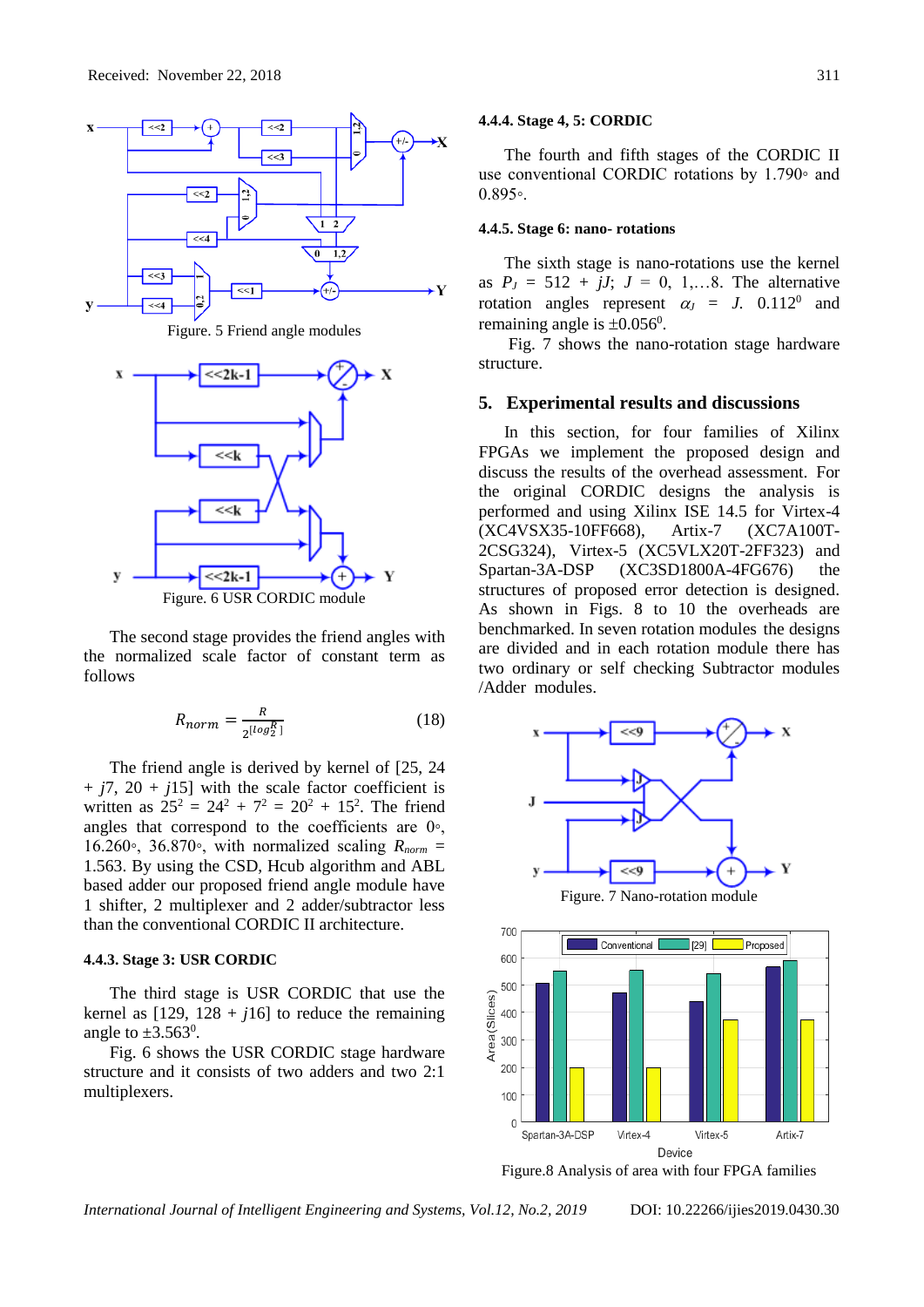

Figure.10 Analysis of frequency with four FPGA families

The analysis of area with four FPGA families is shown in Fig. 8. From the figure it is observed that, in Spartan-3A-DSP the area (slices) of the proposed method is lower by 60% and 63.64%, in Virtex-4 the area (slices) of the proposed method is decreased by 58.53% and 63.63%, Virtex-5 the area (slices) of the proposed method is decreased by 15.97% and 29.53%, and in Artix-7 the area (slices) of the proposed method is decreased by 32.93% and 35.82% when compared with conventional CORDIC algorithm and R. Ramadoss et al. [29] methods. However, the existing methods covers only single bit transient errors. But, the proposed MCM algorithm is used to generate multiplier block from a set of constants.

Fig. 9 shows the analysis of power consumption with four FPGA families. It is clearly noticed from the Fig. 9; the power consumption of the proposed method in Spartan-3A-DSP is lower by 3.1% for conventional CORDIC method and 14.04% for R.Ramadoss et al. [29] method. Because, the proposed method has lower friend angles when compared with other existing research works. Similarly in Virtex-4 the power consumption of the proposed method is decreased by 0.54% and 3.67%,

Virtex-5 the power consumption of the proposed method is decreased by 33.99% and 35.88% and in Artix-7 the power consumption of the proposed method is decreased by 76.46% and 76.69% when compared with conventional CORDIC algorithm and R. Ramadoss et al. [29] methods.

The analysis of frequency with four FPGA families is illustrated in Fig. 10. From the figure, the frequency of the proposed method is superior to 78.91% for conventional CORDIC method and 79.42%for R. Ramadoss et al. [29] method in Spartan-3A-DSP. In Virtex-4 the frequency of the proposed method is increased by 83.42% and 83.54%, Virtex-5 the frequency of the proposed method is superior to 79.89% and 80.09%, and in Artix-7 the frequency of the proposed method is increased by 77.01% and 77.11% when compared with conventional CORDIC algorithm and R. Ramadoss et al. [29] methods. The theoretical reason for better performance of proposed method is using Hub algorithm. Because, it generate multiplier block from a set of constants and reduced addition, subtraction and shifting operation. With 16-bit floating point inputs the FPGA experiments were shown above. Correspond to these inputs the obtained overheads are size of 16-bits. Thus, the overheads changes are negligible and to a large design space of CORDIC the proposed hardware reduction scheme is applied.

## **6. Conclusion**

In this paper a low power and high speed CORDIC design with an improved power control and hardware reduction techniques has been proposed. In the design, the number of shifters and adder/subtractor are reduced by employing the canonical signed-digit (CSD) technique, and the Hcub algorithm. The proposed LH-CORDIC design is implemented in Xilinx ISE 14.5 with Spartan-3A-DSP (XC3SD1800A-4FG676), Virtex-4(XC4VSX35-10FF668), Virtex-5 (XC5VLX20T-2FF323) and Artix-7 (XC7A100T-2CSG324) FPGA families. The proposed method performs better in terms of frequency, area and power consumption when compared with other architectures. Simulation results shows that the proposed method has higher frequency of 78.91%, 83.42%, 79.89% and 77.01% when compared with conventional CORDIC method. Also, the proposed method has lower power consumption of 28.52% and 32.57%, and lower area of 41.86% and 48.16% when contrasted with other architectures. In future scope, the CORDIC algorithm is further extended in VERILOG language for clock- pipelined architecture and calculates the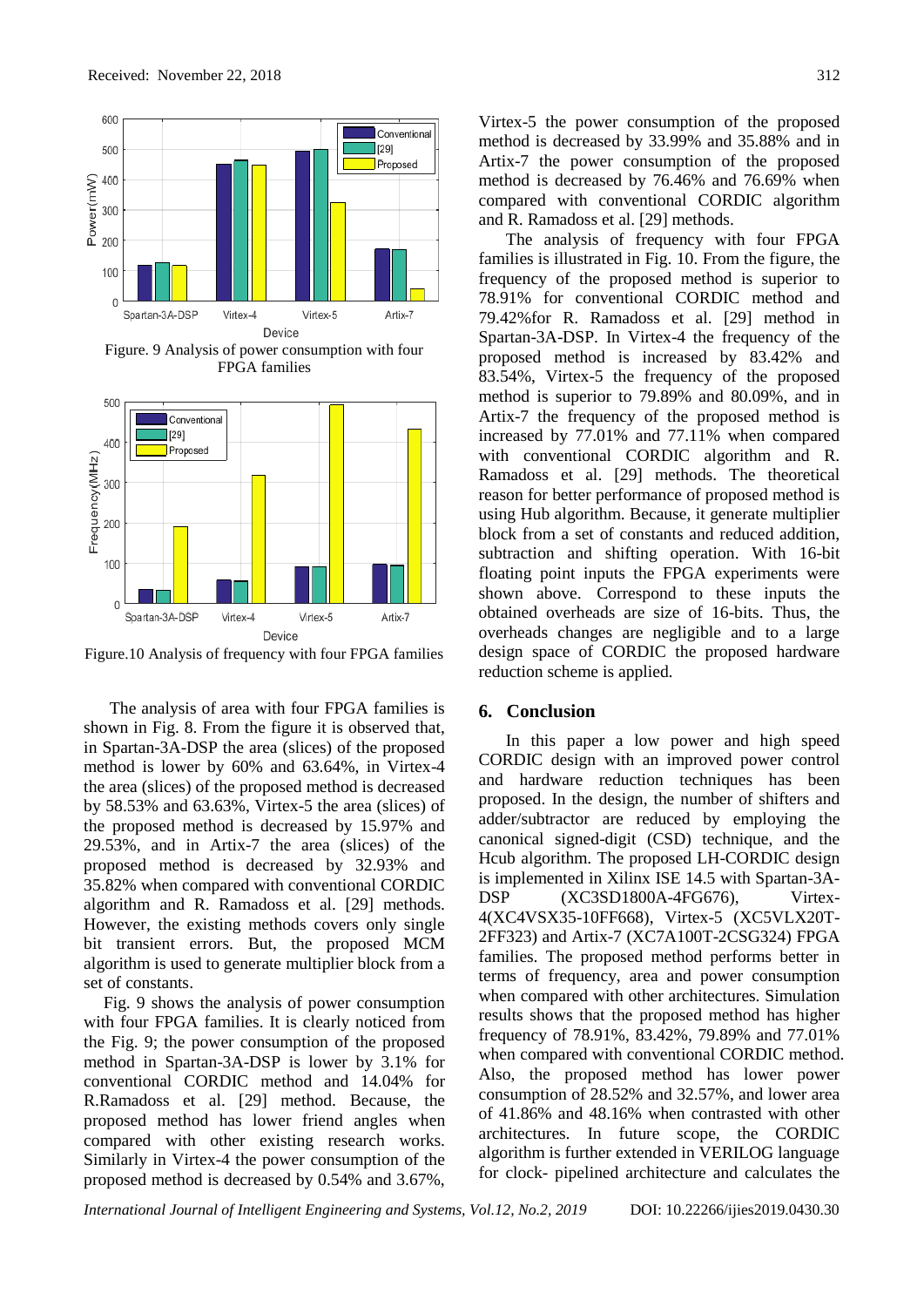higher order and more complex problems and designs the digital filter with high speed, low power and more accuracy in VLSI and DSP domain. Also, to achieve better performance in the proposed system, different optimization techniques may also be incorporated.

## **References**

- [1] H. Huang, L. Xiao, and J. Liu, "CORDIC-Based Unified Architectures for Computation of DCT/IDCT/DST/IDST", *Circuits, Systems, and Signal Processing*, Vol.33, No.3, pp.799- 814, 2013.
- [2] K. Ray and A. Dhar, "CORDIC-Based VLSI Architectures of Running DFT with Refreshing Mechanism", *Journal of Signal Processing Systems*, Vol.90, No.2, pp.1-12, 2018.
- [3] D. Chen and M. Sima, "Fixed-Point CORDIC-Based QR Decomposition by Givens Rotations on FPGA", In: *Proc. of International Conference on Reconfigurable Computing and FPGAs*, pp.327-332, 2011.
- [4] P. Meher, J. Valls, Tso-Bing Juang, K. Sridharan, and K. Maharatna, "50 Years of CORDIC: Algorithms, Architectures, and Applications", *IEEE Transactions on Circuits and Systems I: Regular Papers*, Vol.56, No.9, pp. 1893-1907, 2009.
- [5] Y. Liu, L. Fan, and T. Ma, "A Modified CORDIC FPGA Implementation for Wave Generation", *Circuits, Systems, and Signal Processing*, Vol.33, No.1, pp.321-329, 2013.
- [6] R. Shukla and K. Ray, "Low Latency Hybrid CORDIC Algorithm", *IEEE Transactions on Computers*, Vol.63, No.12, pp.3066-3078, 2014.
- [7] S. Aggarwal, P. Meher, and K. Khare, "Area-Time Efficient Scaling-Free CORDIC Using Generalized Micro-Rotation Selection", *IEEE Transactions on Very Large Scale Integration (VLSI) Systems*, Vol.20, No.8, pp.1542-1546, 2012.
- [8] P. Vyas, L. Vachhani, K. Sridharan, and V. Pudi, "CORDIC-Based Azimuth Calculation and Obstacle Tracing via Optimal Sensor Placement on a Mobile Robot", *IEEE/ASME Transactions on Mechatronics*, Vol.21, No.5, pp.2317-2329, 2016.
- [9] H. Nguyen, X. Nguyen, C. Pham, T. Hoang, and D. Le, "A parallel pipeline CORDIC based on adaptive angle selection", In: *Proc. of International Conference on Electronics, Information, and Communications*, pp.1-4, 2016.
- [10] P. Velrajkuma, C. Senthilpar, G. Murthy, and E. Wong, "Low Energy, Improved Speed and High Throughput CORDIC Cell to Improve Performance of Robots' Processor", *Asian Journal of Scientific Research*, Vol.8, No.3, pp.381-391, 2015.
- [11] Y. H. Hu and H. Chern, "A novel implementation of CORDIC algorithm using backward angle recoding (BAR)", *IEEE Transactions on Computers*, Vol.45, No.12, pp.1370-1378, 1996.
- [12] T. Hoang, H. Nguyen, X. Nguyen, C. Pham, and D. Le, "High-performance DCT architecture based on angle recoding CORDIC and Scale-Free Factor", In: *Proc. of the Sixth International Conference on Communications and Electronics*, pp.199-204, 2016.
- [13] A. Y. Wu and C. S. Wu, "A unified view for vector rotational CORDIC algorithms and architectures based on angle quantization approach", *IEEE Transactions on Circuits and Systems I: Fundamental Theory and Applications,* Vol.49, No.10, pp.1442-1456, 2002.
- [14] C. S. Wu, A. Y. Wu, and C. H. Lin, "A highperformance/low-latency vector rotational CORDIC architecture based on extended elementary angle set and trellis-based searching schemes", *IEEE Transactions on Circuits and Systems II: Analog and Digital Signal Processing*, Vol.50, No.9, pp.589-601, 2003.
- [15] J. Mehta and P. Trivedi, "An enhanced mixedscaling-rotation CORDIC algorithm with weighted amplifying factor", In: *Proc. of the IEEE International Conference on Digital Signal Processing*, pp.527-531, 2016.
- [16] A. Banerjee and A. Dhar, "Pipelined VLSI Architecture using CORDIC for Transform Domain Equalizer", *Journal of Signal Processing Systems*, Vol.70, No.1, pp.39-48, 2012.
- [17] M. Madheswaran and T. Menakadevi, "An Improved Direct Digital Synthesizer Using Hybrid Wave Pipelining and CORDIC algorithm for Software Defined Radio", *Circuits, Systems, and Signal Processing*, Vol.32, No.3, pp.1219-1238, 2012.
- [18] H. Huang, W. Wang, B. Wu, and T. Gao, "CORDIC-based fast radix-2 DST algorithms", In: *Proc. of the International Conference on Software Intelligence Technologies and Applications & International Conference on Frontiers of Internet of Things*, pp.246-249, 2014.